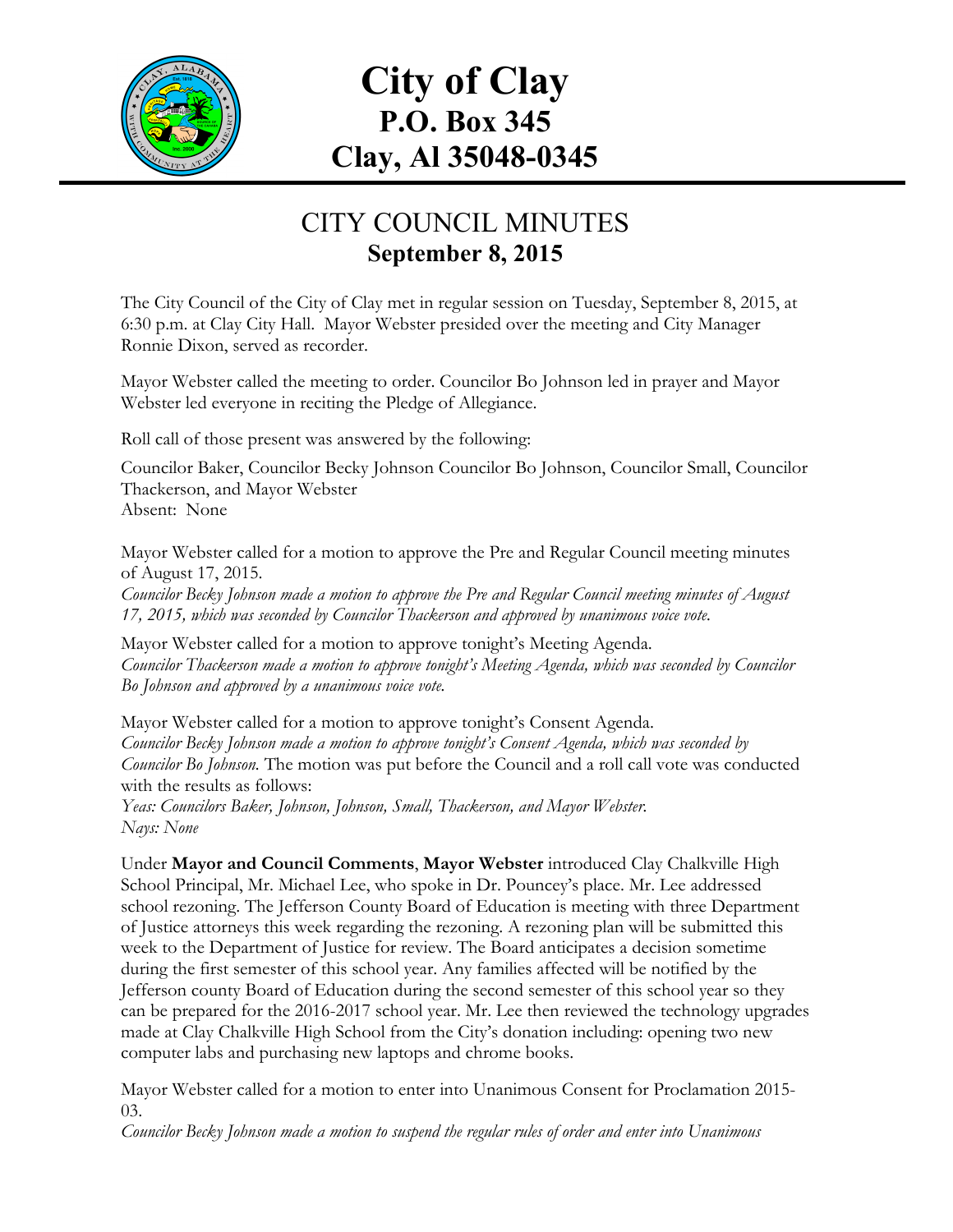

## **CITY OF CLAY CITY COUNCIL MINUTES September 8, 2015**

*Consent, which was seconded by Councilor Thackerson.* The motion was put before the Council and a roll call vote was conducted with the results as follows:

*Yeas: Councilors Baker, Johnson, Johnson, Small, Thackerson, and Mayor Webster Nays: None*

Mayor Webster introduced Proclamation 2015-03, A Proclamation Recognizing the Clay 10U All-Stars, which was read by Ronnie Dixon.

*Councilor Baker made a motion to approve Proclamation 2015-03, which was seconded by Councilor Bo Johnson.* The motion was put before the Council and a roll call vote was conducted with the results as follows:

*Yeas: Councilors Baker, Johnson, Johnson, Small, Thackerson, and Mayor Webster. Nays: None*

The Council then presented Proclamation 2015-03 to the team.

Mayor Webster called an end to Unanimous Consent.

**Councilor Baker** announced that the Public Safety Committee discussed the Clay Police Force. Councilor Baker also informed the Council that he is not in favor of additional deputies; he would rather use the funds to start a Clay Police Force. Councilor Bo Johnson asked about the plans for the cameras that were unusable as traffic cameras. Mr. Dixon informed the Council that they will be placed near the library and playground where there has been some vandalism.

**Councilor Becky Johnson** reported on the following: (1) She would like to implement a new system for awarding \$500.00 monthly donations to the teachers at Clay schools in which teachers submit a request letter which specifies the need that will be met by the donation funds. (2) October is Breast Cancer Awareness Month and t-shirts should be ordered this week. October 14 is Turn Your City Pink day. (3) September 19 is Thank a Police Officer Day.

*Councilor Johnson made a motion to appoint Alaina Tow to the Planning and Zoning Commission until December 2016, which was seconded by Councilor Small and approved by a unanimous voice vote.*

*Mayor Webster made a motion to appoint Chuck Agnew to the Planning and Zoning Commission until December 2018, which was seconded by Councilor Thackerson and approved by a unanimous voice vote.*

**Councilor Bo Johnson** announced that Daylight Donuts is open and Wing-A-Fish plans to open by the end of September.

**Councilor Small** reported that the Library Board has added hours and contacted Ms. Nancy Pack from the Alabama Public Library Services for an evaluation. Mr. Dixon informed the Council that Cross Keys paving should begin this month. Cross Keys is the last of the subdivisions that the Council has already voted to pave. Councilor Small asked questions about and discussed the proposed budget.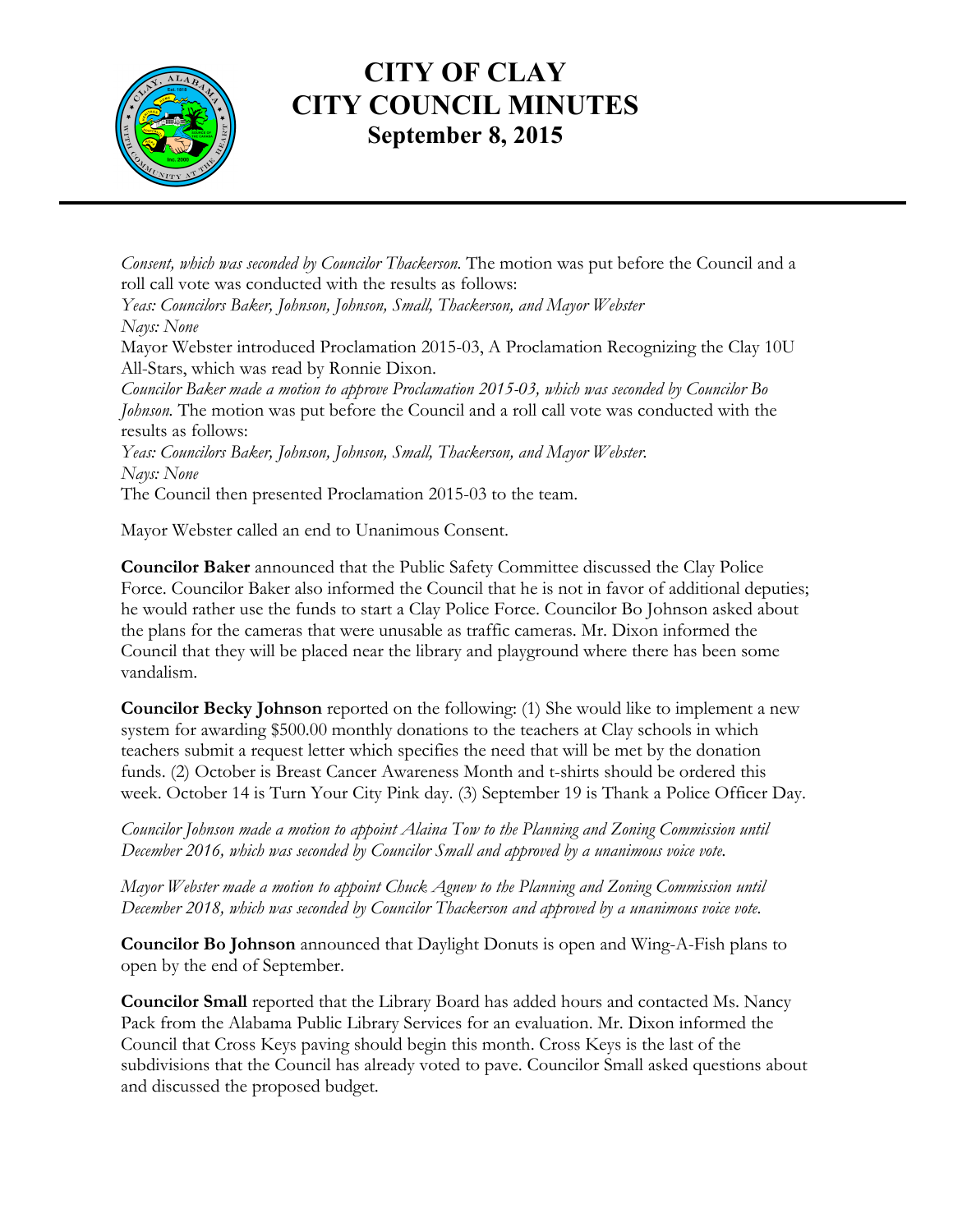

## **CITY OF CLAY CITY COUNCIL MINUTES September 8, 2015**

**Councilor Thackerson** was recognized for a report. He informed the Council that the Park Committee will meet next Monday. He suggested that the City purchase an awning for the playground, specifically the slide area.

Under **Reading of Petitions, Applications, Complaints, Appeals, Communications, etc.,** Mayor Webster announced that there were none.

Under the **City Manager's Report**, Mr. Dixon reported that the City received one bid from TUC Pipeline Incorporated for the demolition and cleanup of 6805 Elliott Road. He opened and reported the bid to as \$13,000.00.

*Councilor Baker made a motion to accept the bid of \$13,000.00 from TUC Pipeline Incorporated for the demolition and cleanup of 6805 Elliott Road, which was seconded by Councilor Thackerson and approved by a unanimous voice vote.*

Mr. Dixon reported the account balances in the General Fund  $= $250,000.00;$  Contractors Bond =  $$190,781.80$ ; Capital Improvement Fund =  $$346,105.84$ ; 4 & 5 Cent Gasoline Fund = \$128,202.98; 7 Cent Gasoline Fund = \$62,066.11; Road Project Fund = \$529,401.90; Contingency Fund = \$579,401.91; BBT Fund= \$44,213.84; Ballpark Revenue = \$104,839.54; and Ballpark Expense  $=$  (\$88,089.28).

Under the **Public Hearing,** Mayor Webster asked if there was anyone present who wished to speak for or against the weed abatement. There was no response.

#### Under **Resolutions, Ordinances, Orders and Other Business** Mayor Webster called for a motion to enter into Unanimous Consent.

*Councilor Becky Johnson made a motion to suspend the regular rules of order and enter into Unanimous Consent, which was seconded by Councilor Thackerson.* The motion was put before the Council and a roll call vote was conducted with the results as follows:

*Yeas: N/A Nays: Councilor Baker The motion failed.*

Because the Council did not vote go into Unanimous Consent, Mayor Webster introduced the first reading of Ordinance 2015-19, An Ordinance Amending the Title of Ordinance 2014-04.

Mr. Dixon summarized Resolution 2015-44, A Resolution to Declaring Weeds to be a Public Nuisance.

Mr. Dixon summarized Resolution 2015-45, A Resolution Abating Weeds on the Property Located at 2308 Old Springville Road.

Mr. Dixon summarized Resolution 2015-46, A Resolution Abating Weeds on the Property Located at 5505 San Marcos Drive.

Mr. Dixon summarized Resolution 2015-47, A Resolution Abating Weeds on the Property Located at 5518 San Marcos Drive.

Mr. Dixon summarized Resolution 2015-48, A Resolution Abating Weeds on the Property Located at 5522 San Marcos Drive.